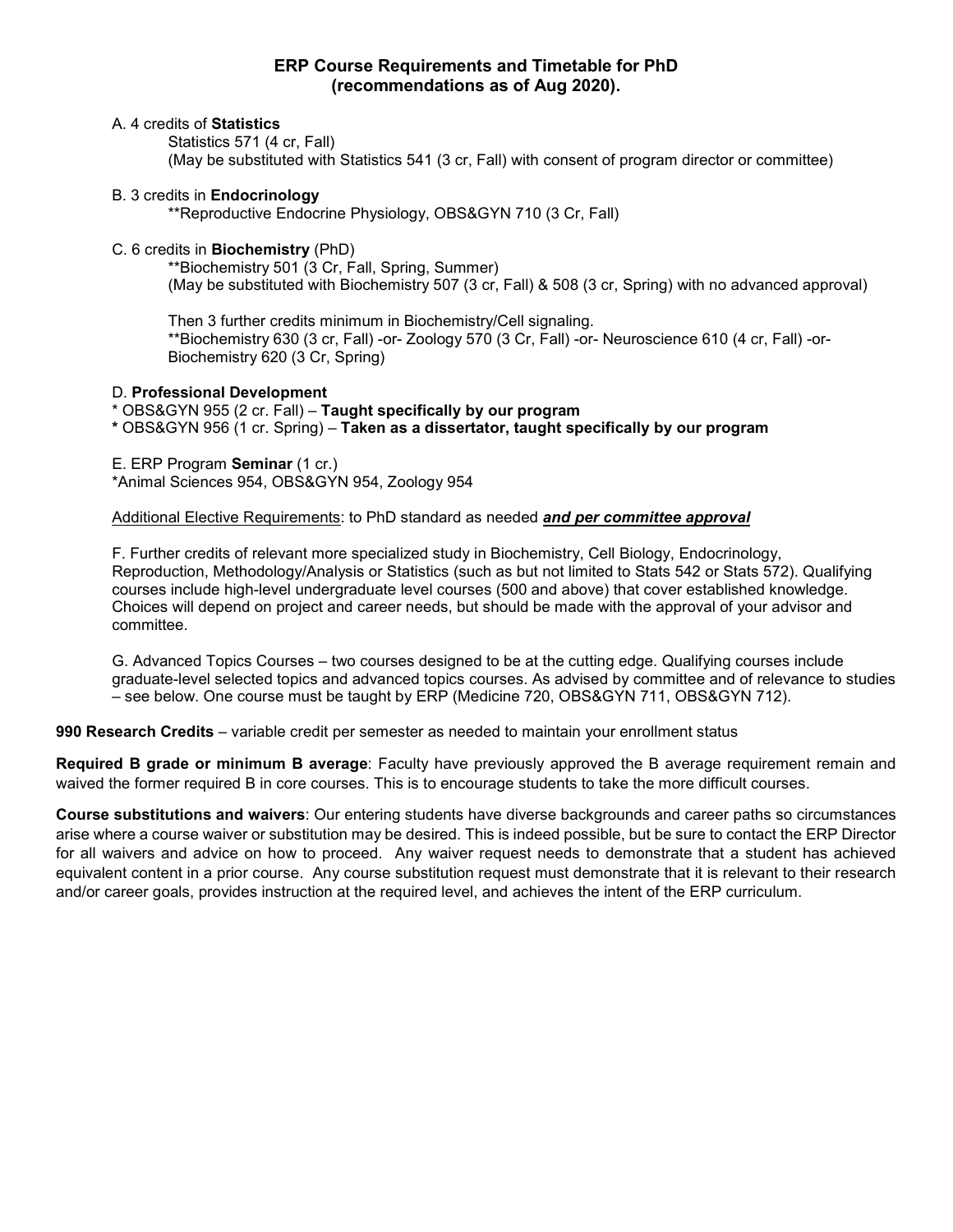**Footnotes:** Courses for Fall Entry PhD: There are many possible strategies depending on your prior training (See table at end of this section) but we recommend choosing from those marked \* or \*\* above. You are required to take seminar and professional development. Note that we do not recommend taking more than one course marked \*\* in a single semester. Course 630 should be taken after the Biochemistry 501 requirement (or equivalent) unless you have a waiver based on prior training. Many students delay Stats 571 to the second year.

| Semester                          | Fall                                                                                          | <b>Spring</b>                                                                  | Fall                                             | <b>Spring</b>                                                                     | <b>Yr3 Fall</b>                                 |
|-----------------------------------|-----------------------------------------------------------------------------------------------|--------------------------------------------------------------------------------|--------------------------------------------------|-----------------------------------------------------------------------------------|-------------------------------------------------|
|                                   | Yr1                                                                                           | Yr 1                                                                           | Yr <sub>2</sub>                                  | Yr2                                                                               | onwards                                         |
| <b>Courses</b><br>$? =$ as needed | $\bullet$ OBS&GYN 710<br>• Stats 571 or 541<br>$\bullet$ OBS&GYN 955<br>$\bullet$ ERP Seminar | $\bullet$ Biochem 501<br>• ERP Seminar<br>• Medicine<br>720<br>or<br>Elective? | Biochem 630<br><b>ERP Seminar</b><br>Adv Topics* | • Adv Stats ?<br><b>ERP Seminar</b><br>$\bullet$<br>Adv Topics<br>٠<br>Elective ? | <b>ERP Seminar</b><br>Adv topics ?<br>Elective? |

Note: Our illustrations are based on experience. Where indicated \*Adv topics- You must take one by ERP itself. Try to take one of ERP's courses in an otherwise light semester with one other major course. We advise you take heavier advanced elective course separate from major required courses (ie in year 3 to finish).

# **Notes on Courses from Discussion with Students**:

**Stats: 571** – Statistical methods for Bioscience I. Useful course either as a 1st time or refresher if already taken for those based on bench research. Recommendation to keep this a required course.

**Stats: 572** - Statistical methods for Bioscience II. Advanced Course appears to emphasize agronomy/agriculture examples, students found it hard to relate the course to biomedical research. Recommendation to keep this an option, but also consider 511 or 542 courses in clinical stats to meet requirement.

**Stats: 541** – Introduction to Biostatistics. For Biomedical research- handles statistics of relevance to basic/bench laboratory studies. Good alternative to 571. Recent revisions have made this course more comprehensive than 571; with prior permission from the program director, students completing 541 can go on to fulfill the advanced statistics requirement through targeted instruction, including workshops/seminars/auditing a course.

**Stats: 542** – Introduction to Clinical Trials 1. Advanced course based on clinical trials considerations - described as better organized and more relevant to population based clinical trial type research.

**BMI: 511** – Introduction to Biostatistics (Pop Health - Optional for Clinicians). This course covers biostatistical methods for public health practitioners. Topics include research design, data collection methods and database management, statistical computing and programming, descriptive statistics in tables and graphics, and biostatistical methods for summary measures, probability and distributions, sampling distributions, statistical inference, hypothesis testing and statistical comparison, nonparametrics, correlation, regression analysis and survey sampling. Students cannot take both 541 and BMI 511.

**OBS&GYN: 710** – Reproductive Endocrine Physiology: This course used to be Endocrine Physiology 875, which was broken up and developed into two separate courses to meet program interests and needs. Reproductive Endocrine Physiology is a core course with emphasis on endocrinology and reproduction and is a required course (Section B).

**Medicine: 720** – Endocrinology and Metabolism. This is a new general endocrine course primarily focused on the endocrine systems of the Dept Medicine (ie, focused on diabetes, metabolism, etc). It is complementary to 710, completing the entire range of endocrine physiology systems. This course is an Elective course (Section H).

**Biochemistry 501 or Biomolecular Chemistry 503:** Upper level undergraduate courses. Material is covered very quickly. Discussion with Students agreed Biochem 501 - 503 was sufficient for those with less training in biochemistry and with less focus on Biochemistry in their project. Students could request a waiver from the Program Director if they can confirm pervious courses are equivalent to UW syllabus.

**Biochemistry 507 & 508**: For those wanting to go deeper into Biochemistry, these are intermediate level courses taken by students in several Biosciences training programs. Complete Biochemistry material is spread out into 2 semesters with time to go into greater depth. These two courses can serve as a substitute for Biochemistry 501.